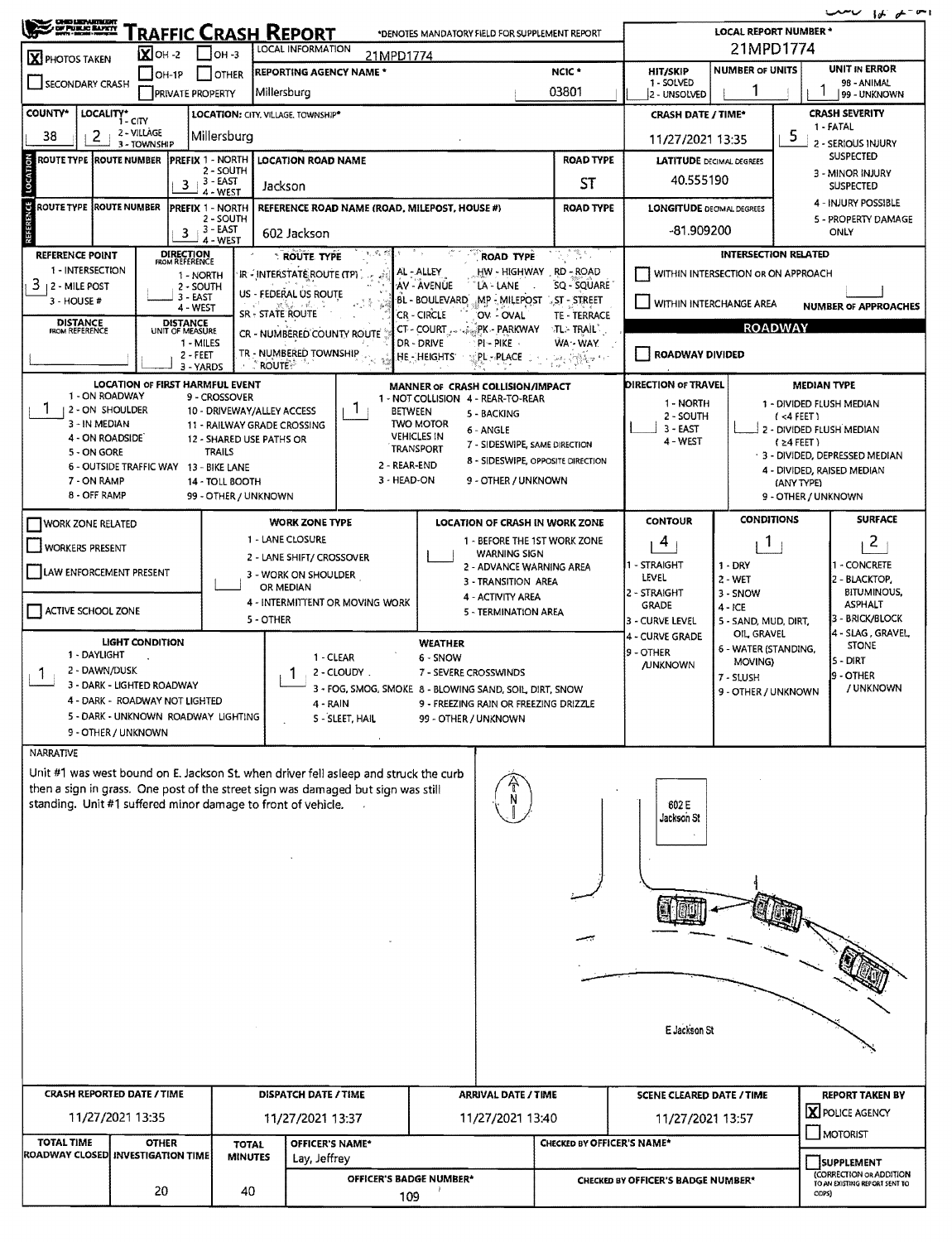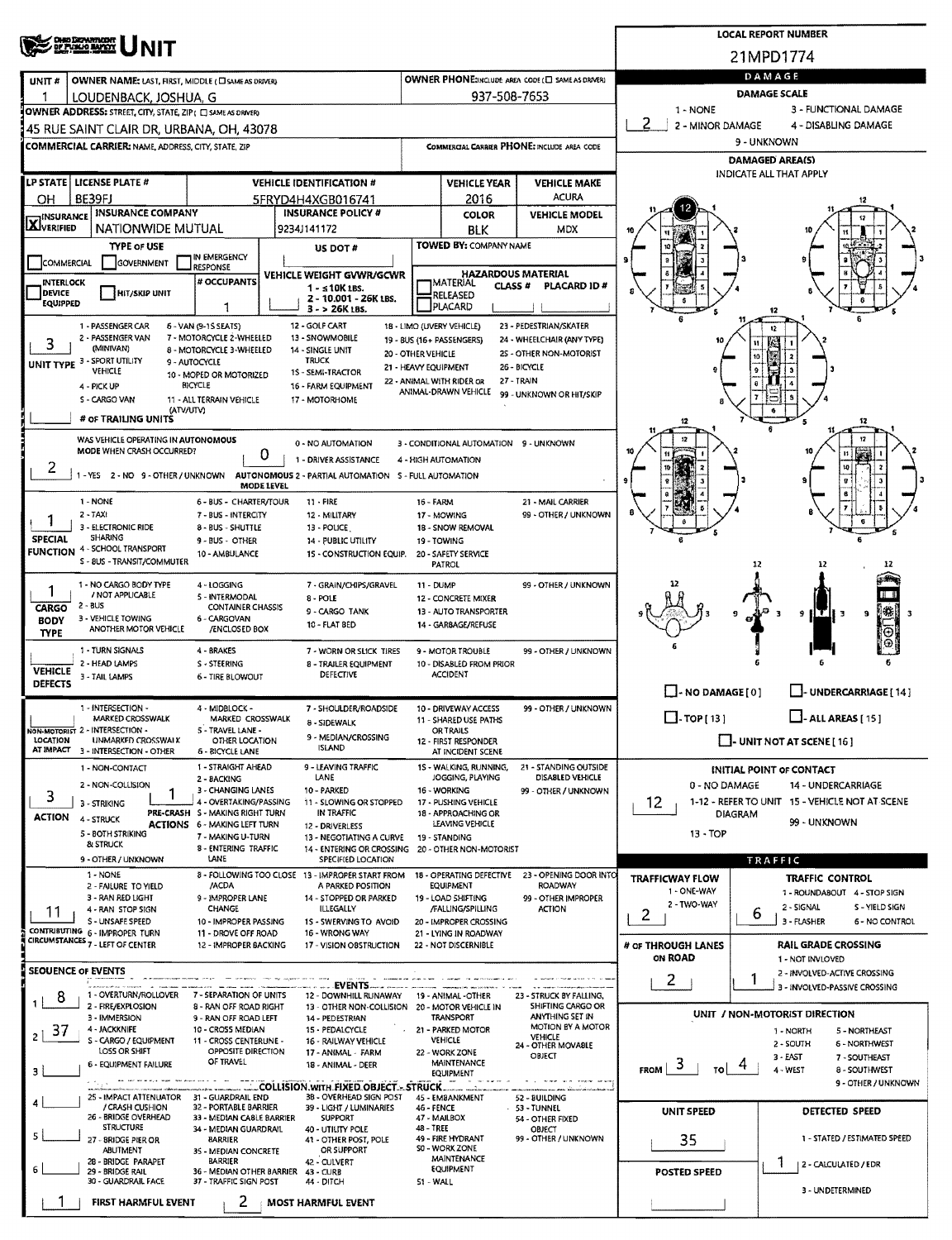|                                                                                               | <b>WEEF MOTORIST / NON-MOTORIST</b>      |             |                                                             |                    |                                                       |                        |                                                              |                                                              | <b>LOCAL REPORT NUMBER</b>                                |                                                        |                             |                                                                           |                 |                                |                                                |                                                  |
|-----------------------------------------------------------------------------------------------|------------------------------------------|-------------|-------------------------------------------------------------|--------------------|-------------------------------------------------------|------------------------|--------------------------------------------------------------|--------------------------------------------------------------|-----------------------------------------------------------|--------------------------------------------------------|-----------------------------|---------------------------------------------------------------------------|-----------------|--------------------------------|------------------------------------------------|--------------------------------------------------|
| UNIT #                                                                                        | NAME: LAST, FIRST, MIDDLE                |             |                                                             |                    |                                                       |                        |                                                              |                                                              |                                                           | 21MPD1774<br>DATE OF BIRTH<br><b>AGE</b>               |                             |                                                                           |                 | <b>GENDER</b>                  |                                                |                                                  |
|                                                                                               | LOUDENBACK, JOSHUA, G                    |             |                                                             |                    |                                                       |                        |                                                              |                                                              |                                                           |                                                        |                             |                                                                           |                 |                                | м                                              |                                                  |
|                                                                                               | <b>ADDRESS: STREET, CITY, STATE, ZIP</b> |             |                                                             |                    |                                                       |                        |                                                              | 41<br>02/15/1980<br><b>CONTACT PHONE - INCLUDE AREA CODE</b> |                                                           |                                                        |                             |                                                                           |                 |                                |                                                |                                                  |
|                                                                                               |                                          |             | 45 RUE SAINT CLAIR DR, URBANA, OH, 43078                    |                    |                                                       |                        |                                                              |                                                              |                                                           |                                                        | 937-508-7653                |                                                                           |                 |                                |                                                |                                                  |
| <b>INJURIES INJURED</b>                                                                       |                                          |             | <b>EMS AGENCY (NAME)</b>                                    |                    |                                                       |                        | INJURED TAKEN TO: MEDICAL FACILITY (NAME, CITY)              |                                                              | <b>SAFETY EQUIPMENT</b>                                   |                                                        |                             | <b>SEATING</b>                                                            |                 |                                | AIR BAG USAGE   EJECTION                       | <b>TRAPPED</b>                                   |
| <b>DIN-NON</b><br>5                                                                           | <b>TAKEN</b><br>BY<br>1 <sub>1</sub>     |             |                                                             |                    |                                                       |                        |                                                              |                                                              | USED<br>4                                                 | <b>IDOT-COMPLIANT</b><br>POSITION<br><b>JMC HELMET</b> |                             | 1                                                                         |                 | 1                              |                                                | 1.                                               |
| <b>OL STATE</b>                                                                               |                                          |             | <b>OPERATOR LICENSE NUMBER</b>                              |                    |                                                       | <b>OFFENSE CHARGED</b> |                                                              | LOCAL                                                        | OFFENSE DESCRIPTION                                       | <b>CITATION NUMBER</b>                                 |                             |                                                                           |                 |                                |                                                |                                                  |
| <b>10TOR</b><br>OH                                                                            | RN046505                                 | <b>CODE</b> |                                                             |                    |                                                       |                        |                                                              |                                                              |                                                           |                                                        |                             |                                                                           |                 |                                |                                                |                                                  |
| OL CLASS                                                                                      | <b>ENDORSEMENT</b>                       |             | <b>RESTRICTION SELECT UP TO 3</b>                           |                    | <b>DRIVER</b>                                         |                        | ALCOHOL / DRUG SUSPECTED                                     |                                                              | <b>CONDITION</b>                                          |                                                        |                             | <b>ALCOHOL TEST</b>                                                       |                 |                                | DRUG TEST(S)                                   |                                                  |
|                                                                                               |                                          |             |                                                             |                    | <b>DISTRACTED</b>                                     | ALCOHOL                | MARUUANA                                                     |                                                              |                                                           | <b>STATUS</b>                                          | <b>TYPE</b>                 | VALUE                                                                     | <b>STATUS</b>   | <b>TYPE</b>                    |                                                | <b>RESULTS SELECT UP TO 4</b>                    |
| 4                                                                                             |                                          |             |                                                             | $BY_1$             |                                                       |                        | <b>OTHER DRUG</b>                                            |                                                              | 5                                                         | 1                                                      |                             |                                                                           |                 |                                |                                                |                                                  |
| UNIT#                                                                                         |                                          |             | NAME: LAST, FIRST, MIDDLE                                   |                    |                                                       |                        |                                                              |                                                              |                                                           |                                                        |                             | DATE OF BIRTH                                                             |                 |                                | AGE                                            | <b>GENDER</b>                                    |
|                                                                                               |                                          |             |                                                             |                    |                                                       |                        |                                                              |                                                              |                                                           |                                                        |                             |                                                                           |                 |                                |                                                |                                                  |
|                                                                                               | <b>ADDRESS: STREET, CITY, STATE, ZIP</b> |             |                                                             |                    |                                                       |                        |                                                              |                                                              |                                                           |                                                        |                             | <b>CONTACT PHONE - INCLUDE AREA CODE</b>                                  |                 |                                |                                                |                                                  |
| INJURIES INJURED                                                                              |                                          |             | <b>EMS AGENCY (NAME)</b>                                    |                    |                                                       |                        | <b>INJURED TAKEN TO: MEDICAL FACILITY (NAME, CITY)</b>       |                                                              | <b>SAFETY EQUIPMENT</b>                                   |                                                        |                             | <b>SEATING</b>                                                            |                 |                                | AIR BAG USAGE EJECTION                         | <b>TRAPPED</b>                                   |
| <b>MON-M</b>                                                                                  | TAKEN<br>BY                              |             |                                                             |                    |                                                       |                        |                                                              |                                                              | USED                                                      |                                                        | DOT-Compliant<br>IMC HELMET |                                                                           | <b>POSITION</b> |                                |                                                |                                                  |
|                                                                                               |                                          |             | OL STATE OPERATOR LICENSE NUMBER                            |                    |                                                       | <b>OFFENSE CHARGED</b> |                                                              | <b>LOCAL</b>                                                 | OFFENSE DESCRIPTION                                       |                                                        |                             |                                                                           |                 | <b>CITATION NUMBER</b>         |                                                |                                                  |
| OTORIST/                                                                                      |                                          |             |                                                             |                    |                                                       |                        |                                                              | CODE                                                         |                                                           |                                                        |                             |                                                                           |                 |                                |                                                |                                                  |
| OL CLASS                                                                                      | <b>ENDORSEMENT</b>                       |             | <b>RESTRICTION SELECT UP TO 3</b>                           |                    | <b>DRIVER</b>                                         |                        | ALCOHOL / DRUG SUSPECTED                                     |                                                              | <b>CONDITION</b>                                          |                                                        |                             | <b>ALCOHOL TEST</b>                                                       |                 |                                | <b>DRUG TEST(S)</b>                            |                                                  |
|                                                                                               |                                          |             |                                                             |                    | <b>DISTRACTED</b>                                     | ALCOHOL                | MARUUANA                                                     |                                                              |                                                           | <b>STATUS</b>                                          | <b>TYPE</b>                 | VALUE                                                                     | <b>STATUS</b>   | <b>TYPE</b>                    |                                                | RESULTS SELECT UP TO 4                           |
|                                                                                               |                                          |             |                                                             | BY                 |                                                       |                        | OTHER DRUG                                                   |                                                              |                                                           |                                                        |                             |                                                                           |                 |                                |                                                |                                                  |
| UNIT #                                                                                        |                                          |             | <b>NAME: LAST, FIRST, MIDDLE</b>                            |                    |                                                       |                        |                                                              |                                                              |                                                           |                                                        |                             | DATE OF BIRTH                                                             |                 |                                | <b>AGE</b>                                     | <b>GENDER</b>                                    |
|                                                                                               |                                          |             |                                                             |                    |                                                       |                        |                                                              |                                                              |                                                           |                                                        |                             |                                                                           |                 |                                |                                                |                                                  |
|                                                                                               | <b>ADDRESS: STREET, CITY, STATE, ZIP</b> |             |                                                             |                    |                                                       |                        |                                                              |                                                              |                                                           |                                                        |                             |                                                                           |                 |                                |                                                |                                                  |
|                                                                                               |                                          |             |                                                             |                    |                                                       |                        |                                                              |                                                              |                                                           |                                                        |                             | <b>CONTACT PHONE - INCLUDE AREA CODE</b>                                  |                 |                                |                                                |                                                  |
|                                                                                               |                                          |             |                                                             |                    |                                                       |                        |                                                              |                                                              |                                                           |                                                        |                             |                                                                           |                 |                                |                                                |                                                  |
| INJURIES INJURED                                                                              | <b>TAKEN</b>                             |             | <b>EMS AGENCY (NAME)</b>                                    |                    |                                                       |                        | <b>INJURED TAKEN TO: MEDICAL FACILITY (NAME CITY)</b>        |                                                              | <b>SAFETY EQUIPMENT</b><br>lused                          |                                                        | DOT-COMPLIANT               | <b>SEATING</b><br><b>POSITION</b>                                         |                 |                                | AIR BAG USAGE   EJECTION                       |                                                  |
| <b>NON-MOTOR</b>                                                                              | BY                                       |             |                                                             |                    |                                                       |                        |                                                              |                                                              |                                                           |                                                        | MC HELMET                   |                                                                           |                 |                                |                                                |                                                  |
| <b>OL STATE</b>                                                                               |                                          |             | <b>OPERATOR LICENSE NUMBER</b>                              |                    |                                                       | <b>OFFENSE CHARGED</b> |                                                              | <b>LOCAL</b><br><b>CODE</b>                                  | OFFENSE DESCRIPTION                                       |                                                        |                             |                                                                           |                 | <b>CITATION NUMBER</b>         |                                                |                                                  |
| <b>MOTORIST</b>                                                                               |                                          |             |                                                             |                    |                                                       |                        |                                                              |                                                              |                                                           |                                                        |                             |                                                                           |                 |                                |                                                | <b>TRAPPED</b>                                   |
| OL CLASS                                                                                      | <b>ENDORSEMENT</b>                       |             | <b>RESTRICTION SELECT UP TO 3</b>                           |                    | <b>DRIVER</b>                                         |                        | ALCOHOL / DRUG SUSPECTED<br>DISTRACTED   ALCOHOL   MARIJUANA |                                                              | <b>CONDITION</b>                                          |                                                        |                             | <b>ALCOHOL TEST</b><br>STATUS TYPE VALUE STATUS TYPE RESULTS SELECT UP TO |                 |                                | DRUG TEST(S)                                   |                                                  |
|                                                                                               |                                          |             |                                                             | BY                 |                                                       |                        | OTHER DRUG                                                   |                                                              |                                                           |                                                        |                             |                                                                           |                 |                                |                                                |                                                  |
|                                                                                               | <b>INJURIES</b>                          |             | <b>SEATING POSITION</b>                                     |                    | <b>AIR BAG</b>                                        |                        | <b>OL CLASS</b>                                              |                                                              | OL RESTRICTION(S)                                         |                                                        |                             | <b>DRIVER DISTRACTION</b>                                                 |                 |                                | <b>TEST STATUS</b>                             |                                                  |
| 1 - FATAL                                                                                     |                                          |             | 1 - FRONT - LEFT SIDE<br>(MOTORCYCLE DRIVER)                | 11 - NOT DEPLOYED  | i 2 - Deployed front                                  |                        | - CLASS A                                                    |                                                              | 1 - ALCOHOL INTERLOCK                                     |                                                        |                             | <b>1- NOT DISTRACTED</b><br>2 - MANUALLY OPERATING AN                     |                 |                                | 1 - NONE GIVEN<br>2 - TEST REFUSED             |                                                  |
| INJURY                                                                                        |                                          |             | 2 - FRONT - MIDDLE<br>$\epsilon_{\rm{max}}$                 | 3 - DEPLOYED SIDE  | 4 - DEPLOYED BOTH                                     |                        | 2 - CLASS B'                                                 |                                                              | <b>DEVICE</b><br>2 - CDL INTRASTATE ONLY                  |                                                        |                             | <b>ELECTRONIC</b>                                                         |                 |                                | 3 - TEST GIVEN.                                |                                                  |
|                                                                                               |                                          |             | - FRONT - RIGHT SIDE<br>- SECOND - LEFT SIDE                | <b>FRONT/SIDE</b>  |                                                       |                        | 3 - CLASS C                                                  |                                                              | 3 - CORRECTIVE LENSES<br><b>4 - FARM WAIVER</b>           |                                                        |                             | COMMUNICATION DEVICE<br>(TEXTING, TYPING, *                               |                 |                                | / UNUSABLE                                     | CONTAMINATED SAMPLE                              |
| INJURY                                                                                        |                                          |             | (MOTORCYCLE PASSENGER)                                      |                    | 5 - NOT APPLICABLE<br>9 - DEPLOYMENT UNKNOWN          |                        | 4 - REGULAR CLASS                                            |                                                              | <b>5 - EXCEPT CLASS A BUS</b><br>16 - EXCEPT CLASS A      |                                                        |                             | DIAI INGI<br>3 - TALKING ON HANDS-FREE                                    |                 |                                | 4 - TEST GIVEN,                                |                                                  |
| 2 - SUSPECTED SERIOUS<br>3 - SUSPECTED MINOR<br>4 - POSSIBLE INJURY<br>5 - NO APPARENT INJURY |                                          |             | S - SECOND - MIDDLE<br>6 - SECOND - RIGHT SIDE              |                    |                                                       |                        | $(OHIO = D)$<br>5 - M/C MOPED ONLY                           |                                                              | & CLASS B BUS                                             |                                                        |                             | COMMUNICATION DEVICE                                                      |                 |                                | <b>RESULTS KNOWN</b><br><b>S - TEST GIVEN.</b> |                                                  |
|                                                                                               |                                          |             | ? 7 - THIRD - LEFT SIDE                                     |                    | <b>EJECTION</b>                                       |                        | 6 - NO VALID OL                                              |                                                              | EXCEPT TRACTOR-TRAILER<br>8 - INTERMEDIATE LICENSE        |                                                        |                             | 4 - TALKING ON HAND-HELD<br>COMMUNICATION DEVICE                          |                 |                                | <b>RESULTS UNKNOWN</b>                         |                                                  |
|                                                                                               | <b>INJURIES TAKEN BY</b>                 |             | (MOTORCYCLE SIDE CAR)<br>8 - THIRD - MIDDLE                 | 1 - NOT EJECTED    |                                                       |                        |                                                              |                                                              | <b>RESTRICTIONS</b><br>· LEARNER'S PERMIT                 |                                                        |                             | <b>SI-OTHER ACTIVITY WITH AN</b><br>ELECTRONIC DEVICE                     |                 |                                |                                                |                                                  |
| <b>/TREATED AT SCENE</b>                                                                      |                                          |             | 9 - Third - Right Side<br><b>10 - SLEEPER SECTION</b>       |                    | <b>2 - PARTIALLY EJECTED</b><br>: 3 - TOTALLY EJECTED |                        | OL ENDORSEMENT                                               |                                                              | <b>RESTRICTIONS</b>                                       |                                                        |                             | 6 - PASSENGER                                                             |                 | रे 1 - NONE<br>2 - BLOOD       |                                                |                                                  |
| -1 - NOT TRANSPORTED<br>2 - EMS                                                               |                                          |             | OF TRUCK CAB                                                | 4 - NOT APPLICABLE |                                                       |                        | H - HAZMAT                                                   |                                                              | 10 - LIMITED TO DAYLIGHT<br>ONLY -                        |                                                        |                             | 7 - OTHER DISTRACTION<br>INSIDE THE VEHICLE                               |                 | <b>13 - URINE</b>              |                                                |                                                  |
|                                                                                               | <b>SALE ROLL</b>                         |             | <b>11-PASSENGER IN</b><br>OTHER ENCLOSED CARGO              |                    | <b>TRAPPED</b>                                        |                        | M - MOTORCYCLE                                               |                                                              | 11 - LIMITED TO EMPLOYMENT                                |                                                        |                             | 8 - OTHER DISTRACTION<br>OUTSIDE THE VEHICLE                              |                 | : 4 - BREATH<br>í 5 - OTHER    |                                                |                                                  |
| 3 - POLICE<br>9 - OTHER / UNKNOWN                                                             |                                          |             | AREA (NON-TRAILING UNIT,                                    | 1 - NOT TRAPPED    |                                                       |                        | P - PASSENGER<br>≀N - TANKER '                               |                                                              | +12 - LIMITED - OTHER<br>13 - MECHANICAL DEVICES          |                                                        |                             | 9 - OTHER / UNKNOWN                                                       |                 |                                |                                                |                                                  |
|                                                                                               | <b>SAFETY EQUIPMENT</b>                  |             | BUS, PICK-UP WITH CAP)<br>12 - PASSENGER IN                 | 2 - EXTRICATED BY  | MECHANICAL MEANS                                      |                        | 'Q - MOTOR SCOOTER                                           |                                                              | (SPECIAL BRAKES, HAND<br>CONTROLS, OR OTHER               |                                                        |                             | <b>CONDITION</b>                                                          |                 | 1 - NONE                       | <b>DRUG TEST TYPE</b>                          |                                                  |
| 1 - NONE USED                                                                                 |                                          |             | UNENCLOSED CARGO AREA + 3 .- FREED BY<br>13 - TRAILING UNIT |                    |                                                       |                        | IR - THREE-WHEEL                                             |                                                              | <b>ADAPTIVE DEVICES)</b>                                  |                                                        |                             | <b>IT-APPARENTLY NORMAL</b>                                               |                 | 12 - BLOOD                     |                                                |                                                  |
| 2 - SHOULDER BELT ONLY                                                                        |                                          |             | 14 - RIDING ON VEHICLE                                      |                    | NON-MECHANICAL MEANS                                  |                        | <b>MOTORCYCLE</b>                                            |                                                              | 14 - MILITARY VEHICLES ONLY<br><b>15 - MOTOR VEHICLES</b> |                                                        |                             | <b>i2 - PHYSICAL IMPAIRMENT</b><br>13 .- EMOTIONAL (E.G.,                 |                 | ! 3 - URINE<br>$4$ - other $4$ |                                                |                                                  |
| <b>USED</b><br>3 - LAP BELT ONLY USED                                                         |                                          |             | <b>EXTERIOR</b><br>(NON-TRAIUNG UNIT)                       |                    |                                                       |                        | : S - SCHOOL BUS                                             |                                                              | WITHOUT AIR BRAKES<br>16 - OUTSIDE MIRROR                 |                                                        |                             | DEPRESSED, ANGRY,<br>DISTURBED)                                           |                 |                                |                                                |                                                  |
| 4 - SHOULDER & LAP BELT                                                                       |                                          |             | 15 - NON-MOTORIST                                           |                    |                                                       |                        | IT - DOUBLE & TRIPLE<br>TRAILERS                             |                                                              | 17 - PROSTHETIC AID                                       |                                                        |                             | i4 - ILLNESS                                                              |                 |                                | 1 - AMPHETAMINES                               |                                                  |
| <b>USED</b>                                                                                   | S - CHILD RESTRAINT SYSTEM               |             | 99 - OTHER / UNKNOWN                                        |                    |                                                       |                        | : X - TANKER / HAZMAT                                        |                                                              | 18 - OTHER                                                |                                                        |                             | 5 - FELL ASLEEP, FAINTED,<br>FATIGUED, ETC.                               |                 |                                | 2 - BARBITURATES                               |                                                  |
| <b>FORWARD FACING</b>                                                                         |                                          |             |                                                             |                    |                                                       |                        |                                                              |                                                              |                                                           |                                                        |                             | 6 - UNDER THE INFLUENCE OF                                                |                 |                                | 3 - BENZODIAZEPINES<br>4 - CANNABINOIDS        |                                                  |
| - REAR FACING                                                                                 | 6 - CHILD RESTRAINT SYSTEM               |             |                                                             |                    |                                                       |                        | <b>GENDER</b>                                                |                                                              |                                                           |                                                        |                             | MEDICATIONS / DRUGS /<br><b>ALCOHOL</b>                                   |                 | 5 - COCAINE                    |                                                |                                                  |
| 7 - BOOSTER SEAT                                                                              |                                          |             |                                                             |                    |                                                       |                        | F - FEMALE                                                   |                                                              |                                                           |                                                        |                             | :9 - OTHER / UNKNOWN -                                                    |                 | ,7 – OTHER                     | 6 - OPIATES / OPIOIDS                          |                                                  |
| 8 .- HELMET USED                                                                              | 9 - PROTECTIVE PADS USED                 |             |                                                             |                    |                                                       |                        | M - MALE                                                     |                                                              |                                                           |                                                        |                             |                                                                           |                 |                                | <b>8 - NEGATIVE RESULTS</b>                    |                                                  |
| (ELBOWS, KNEES, ETC)                                                                          |                                          |             |                                                             |                    |                                                       |                        | U - OTHER / UNKNOWN                                          |                                                              |                                                           |                                                        |                             |                                                                           |                 |                                |                                                |                                                  |
| 10 - REFLECTIVE CLOTHING                                                                      | 11 - LIGHTING - PEDESTRIAN               |             |                                                             |                    |                                                       |                        |                                                              |                                                              |                                                           |                                                        |                             |                                                                           |                 |                                |                                                | <b>ALCOHOL TEST TYPE</b><br> DRUG TEST RESULT(S) |

 $\epsilon_{\rm c}$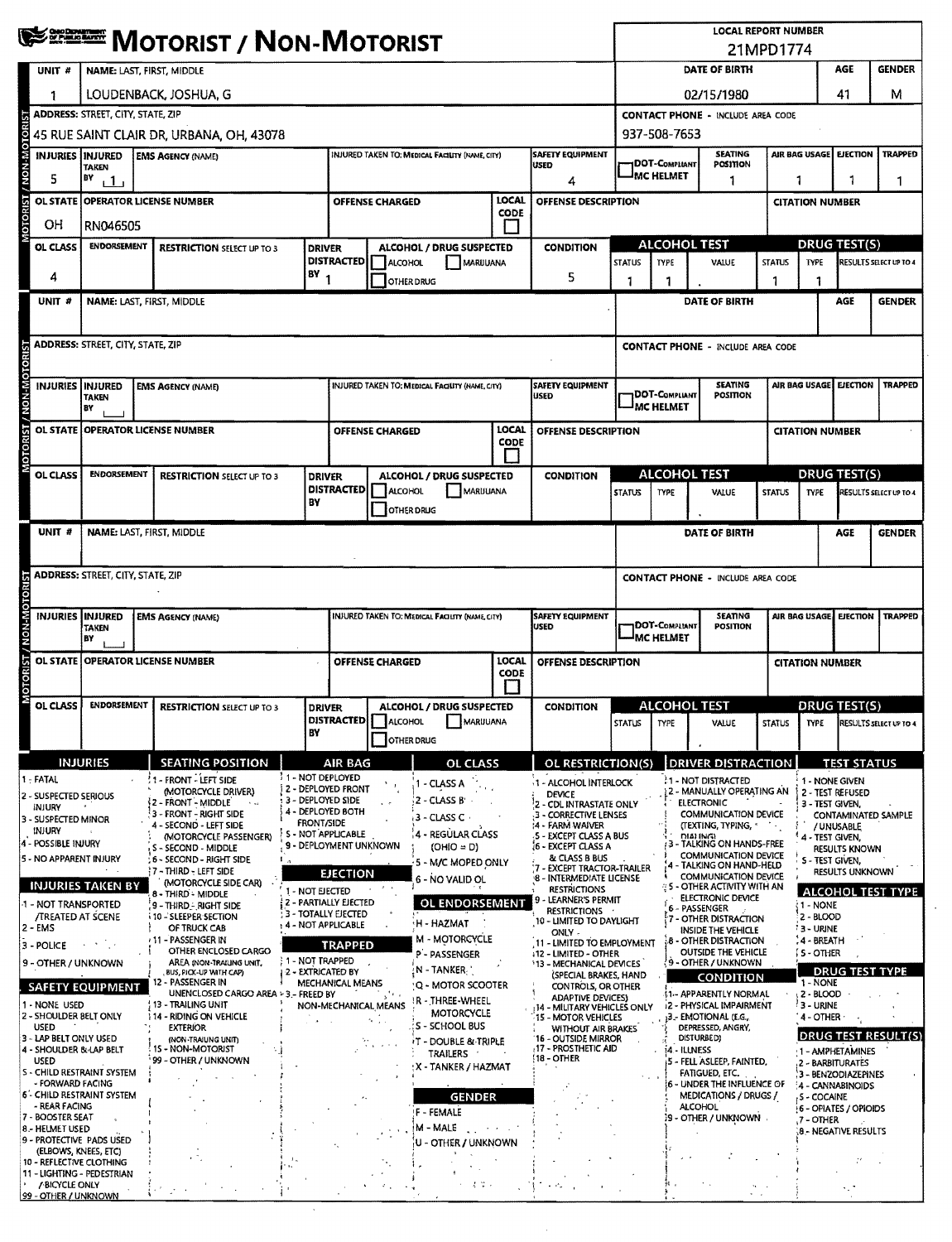|                           | <b>Company (September)</b><br>Occupant / Witness Addendum               |                                                                                                                                                                                                                                                                                                                                                                                                                                                                                                                            |                                          |                                                                                                                                                                                                                                                                                                                                                                                                                                                                       |   |                                                                                                                                                                                                                                                                                                                                                                                                                                                                                                                                                                                                                                                                                             | <b>LOCAL REPORT NUMBER</b><br>21MPD1774    |                                          |                                                                                                                                                                                                                                                                                                                                                                                                                                                             |                 |                |  |  |
|---------------------------|-------------------------------------------------------------------------|----------------------------------------------------------------------------------------------------------------------------------------------------------------------------------------------------------------------------------------------------------------------------------------------------------------------------------------------------------------------------------------------------------------------------------------------------------------------------------------------------------------------------|------------------------------------------|-----------------------------------------------------------------------------------------------------------------------------------------------------------------------------------------------------------------------------------------------------------------------------------------------------------------------------------------------------------------------------------------------------------------------------------------------------------------------|---|---------------------------------------------------------------------------------------------------------------------------------------------------------------------------------------------------------------------------------------------------------------------------------------------------------------------------------------------------------------------------------------------------------------------------------------------------------------------------------------------------------------------------------------------------------------------------------------------------------------------------------------------------------------------------------------------|--------------------------------------------|------------------------------------------|-------------------------------------------------------------------------------------------------------------------------------------------------------------------------------------------------------------------------------------------------------------------------------------------------------------------------------------------------------------------------------------------------------------------------------------------------------------|-----------------|----------------|--|--|
| UNIT#                     |                                                                         | NAME: LAST, FIRST, MIDDLE                                                                                                                                                                                                                                                                                                                                                                                                                                                                                                  | DATE OF BIRTH<br>AGE                     |                                                                                                                                                                                                                                                                                                                                                                                                                                                                       |   |                                                                                                                                                                                                                                                                                                                                                                                                                                                                                                                                                                                                                                                                                             | <b>GENDER</b>                              |                                          |                                                                                                                                                                                                                                                                                                                                                                                                                                                             |                 |                |  |  |
| 1                         |                                                                         | LOUDENBACK, JULIE                                                                                                                                                                                                                                                                                                                                                                                                                                                                                                          |                                          | 41                                                                                                                                                                                                                                                                                                                                                                                                                                                                    | F |                                                                                                                                                                                                                                                                                                                                                                                                                                                                                                                                                                                                                                                                                             |                                            |                                          |                                                                                                                                                                                                                                                                                                                                                                                                                                                             |                 |                |  |  |
|                           | <b>ADDRESS: STREET, CITY, STATE, ZIP</b>                                |                                                                                                                                                                                                                                                                                                                                                                                                                                                                                                                            |                                          | 08/23/1980<br><b>CONTACT PHONE - INCLUDE AREA CODE</b>                                                                                                                                                                                                                                                                                                                                                                                                                |   |                                                                                                                                                                                                                                                                                                                                                                                                                                                                                                                                                                                                                                                                                             |                                            |                                          |                                                                                                                                                                                                                                                                                                                                                                                                                                                             |                 |                |  |  |
| <b>NV40DOC</b>            |                                                                         | 45 RUE SAINT CLAIR DR, URBANA, OH, 43078                                                                                                                                                                                                                                                                                                                                                                                                                                                                                   |                                          |                                                                                                                                                                                                                                                                                                                                                                                                                                                                       |   |                                                                                                                                                                                                                                                                                                                                                                                                                                                                                                                                                                                                                                                                                             | 937-869-1950                               |                                          |                                                                                                                                                                                                                                                                                                                                                                                                                                                             |                 |                |  |  |
|                           | <b>INJURIES INJURED</b>                                                 | <b>EMS AGENCY (NAME)</b>                                                                                                                                                                                                                                                                                                                                                                                                                                                                                                   |                                          | <b>INJURED TAKEN TO: MEDICAL FACILITY (NAME, CITY)</b>                                                                                                                                                                                                                                                                                                                                                                                                                |   | <b>SAFETY EQUIPMENT</b>                                                                                                                                                                                                                                                                                                                                                                                                                                                                                                                                                                                                                                                                     | 1DOT-Compliant                             | <b>SEATING</b><br><b>POSITION</b>        | AIR BAG USAGE                                                                                                                                                                                                                                                                                                                                                                                                                                               | <b>EJECTION</b> | <b>TRAPPED</b> |  |  |
| 5                         | <b>TAKEN</b><br>BY<br>$\mathbf{1}$                                      |                                                                                                                                                                                                                                                                                                                                                                                                                                                                                                                            |                                          |                                                                                                                                                                                                                                                                                                                                                                                                                                                                       |   | 4                                                                                                                                                                                                                                                                                                                                                                                                                                                                                                                                                                                                                                                                                           | <b>IMC HELMET</b>                          | 3                                        | 1                                                                                                                                                                                                                                                                                                                                                                                                                                                           | 1               |                |  |  |
| UNIT#                     |                                                                         | NAME: LAST, FIRST, MIDDLE                                                                                                                                                                                                                                                                                                                                                                                                                                                                                                  |                                          |                                                                                                                                                                                                                                                                                                                                                                                                                                                                       |   |                                                                                                                                                                                                                                                                                                                                                                                                                                                                                                                                                                                                                                                                                             |                                            | <b>DATE OF BIRTH</b>                     |                                                                                                                                                                                                                                                                                                                                                                                                                                                             | AGE             | <b>GENDER</b>  |  |  |
|                           |                                                                         |                                                                                                                                                                                                                                                                                                                                                                                                                                                                                                                            |                                          |                                                                                                                                                                                                                                                                                                                                                                                                                                                                       |   |                                                                                                                                                                                                                                                                                                                                                                                                                                                                                                                                                                                                                                                                                             |                                            |                                          |                                                                                                                                                                                                                                                                                                                                                                                                                                                             |                 |                |  |  |
|                           | <b>ADDRESS: STREET, CITY, STATE, ZIP</b>                                |                                                                                                                                                                                                                                                                                                                                                                                                                                                                                                                            |                                          |                                                                                                                                                                                                                                                                                                                                                                                                                                                                       |   |                                                                                                                                                                                                                                                                                                                                                                                                                                                                                                                                                                                                                                                                                             |                                            | <b>CONTACT PHONE - INCLUDE AREA CODE</b> |                                                                                                                                                                                                                                                                                                                                                                                                                                                             |                 |                |  |  |
|                           | INJURIES   INJURED<br><b>TAKEN</b><br>BY                                | SAFETY EQUIPMENT<br><b>INJURED TAKEN TO: MEDICAL FACILITY (NAME, CITY)</b><br><b>EMS AGENCY (NAME)</b>                                                                                                                                                                                                                                                                                                                                                                                                                     |                                          |                                                                                                                                                                                                                                                                                                                                                                                                                                                                       |   |                                                                                                                                                                                                                                                                                                                                                                                                                                                                                                                                                                                                                                                                                             | <b>DOT-C</b> ompliant<br><b>IMC HELMET</b> | <b>SEATING</b><br><b>POSITION</b>        | AIR BAG USAGE   EJECTION                                                                                                                                                                                                                                                                                                                                                                                                                                    |                 | <b>TRAPPED</b> |  |  |
| UNIT #                    |                                                                         | NAME: LAST, FIRST, MIDDLE                                                                                                                                                                                                                                                                                                                                                                                                                                                                                                  |                                          |                                                                                                                                                                                                                                                                                                                                                                                                                                                                       |   |                                                                                                                                                                                                                                                                                                                                                                                                                                                                                                                                                                                                                                                                                             | <b>DATE OF BIRTH</b>                       |                                          |                                                                                                                                                                                                                                                                                                                                                                                                                                                             | AGE             | <b>GENDER</b>  |  |  |
| VdinDOC                   | ADDRESS: STREET, CITY, STATE, ZIP                                       |                                                                                                                                                                                                                                                                                                                                                                                                                                                                                                                            |                                          |                                                                                                                                                                                                                                                                                                                                                                                                                                                                       |   |                                                                                                                                                                                                                                                                                                                                                                                                                                                                                                                                                                                                                                                                                             | <b>CONTACT PHONE - INCLUDE AREA CODE</b>   |                                          |                                                                                                                                                                                                                                                                                                                                                                                                                                                             |                 |                |  |  |
|                           |                                                                         |                                                                                                                                                                                                                                                                                                                                                                                                                                                                                                                            |                                          |                                                                                                                                                                                                                                                                                                                                                                                                                                                                       |   | <b>SAFETY EQUIPMENT</b>                                                                                                                                                                                                                                                                                                                                                                                                                                                                                                                                                                                                                                                                     |                                            | <b>SEATING</b>                           | AIR BAG USAGE                                                                                                                                                                                                                                                                                                                                                                                                                                               |                 | <b>TRAPPED</b> |  |  |
|                           | INJURIES   INJURED<br><b>TAKEN</b><br>BY                                | <b>EMS AGENCY (NAME)</b>                                                                                                                                                                                                                                                                                                                                                                                                                                                                                                   |                                          | <b>INJURED TAKEN TO: MEDICAL FACILITY (NAME, CITY)</b>                                                                                                                                                                                                                                                                                                                                                                                                                |   |                                                                                                                                                                                                                                                                                                                                                                                                                                                                                                                                                                                                                                                                                             | DOT-COMPLIANT<br><b>MC HELMET</b>          | <b>POSITION</b>                          |                                                                                                                                                                                                                                                                                                                                                                                                                                                             | <b>EJECTION</b> |                |  |  |
| UNIT#                     |                                                                         | NAME: LAST, FIRST, MIDDLE                                                                                                                                                                                                                                                                                                                                                                                                                                                                                                  |                                          |                                                                                                                                                                                                                                                                                                                                                                                                                                                                       |   |                                                                                                                                                                                                                                                                                                                                                                                                                                                                                                                                                                                                                                                                                             | DATE OF BIRTH                              |                                          |                                                                                                                                                                                                                                                                                                                                                                                                                                                             | AGE             | <b>GENDER</b>  |  |  |
| <b>DECUPAN</b>            | <b>ADDRESS: STREET, CITY, STATE, ZIP</b>                                |                                                                                                                                                                                                                                                                                                                                                                                                                                                                                                                            | <b>CONTACT PHONE - INCLUDE AREA CODE</b> |                                                                                                                                                                                                                                                                                                                                                                                                                                                                       |   |                                                                                                                                                                                                                                                                                                                                                                                                                                                                                                                                                                                                                                                                                             |                                            |                                          |                                                                                                                                                                                                                                                                                                                                                                                                                                                             |                 |                |  |  |
|                           | INJURIES   INJURED<br><b>TAKEN</b><br> BY                               | <b>EMS AGENCY (NAME)</b><br>INJURED TAKEN TO: MEDICAL FACILITY (NAME, CITY)                                                                                                                                                                                                                                                                                                                                                                                                                                                |                                          |                                                                                                                                                                                                                                                                                                                                                                                                                                                                       |   | <b>SAFETY EQUIPMENT</b>                                                                                                                                                                                                                                                                                                                                                                                                                                                                                                                                                                                                                                                                     | DOT-Compliant<br><sup>I</sup> MC HELMET    | <b>SEATING</b><br><b>POSITION</b>        | AIR BAG USAGE   EJECTION                                                                                                                                                                                                                                                                                                                                                                                                                                    |                 | <b>TRAPPED</b> |  |  |
|                           |                                                                         | <b>INJURIES</b>                                                                                                                                                                                                                                                                                                                                                                                                                                                                                                            |                                          | <b>SAFETY EQUIPMENT USED</b>                                                                                                                                                                                                                                                                                                                                                                                                                                          |   | <b>SEATING POSITION</b>                                                                                                                                                                                                                                                                                                                                                                                                                                                                                                                                                                                                                                                                     |                                            |                                          | <b>AIR BAG USAGE</b>                                                                                                                                                                                                                                                                                                                                                                                                                                        |                 |                |  |  |
| 3 - POLICE SA<br>M - MALE | <b>TREATED AT SCENE</b><br>9 <sup>3</sup> OTHER / UNKNOWN<br>F - FEMALE | 2 - Suspected Serious Injury<br>- SUSPECTED MINOR INJURY<br>$4 -$ POSSIBLE (NJURY $\frac{1}{2}$ ) $\frac{1}{2}$ $\frac{1}{2}$ $\frac{1}{2}$ $\frac{1}{2}$ $\frac{1}{2}$ $\frac{1}{2}$ $\frac{1}{2}$ $\frac{1}{2}$ $\frac{1}{2}$ $\frac{1}{2}$ $\frac{1}{2}$ $\frac{1}{2}$ $\frac{1}{2}$ $\frac{1}{2}$ $\frac{1}{2}$ $\frac{1}{2}$ $\frac{1}{2}$ $\frac{1}{2}$ $\frac{1}{2}$<br>- NO APPARENT INJURY<br>A STAR BALLARD CONTROLLAND<br><b>INJURED TAKEN BY</b><br>2 EMS - 《스토르 모글 세요<br><b>GENDER</b><br>U - OTHER / UNKNOWN | 8 - HELMET USED<br>a shakar              | VEHICLE OCCUPANT<br><b>"2 SHOULDER BELT ONLY USED</b><br>3 FILAP BELT ONLY USED.<br>4 SHOULDER & LAP BELT USED<br>5 - CHILD RESTRAINT SYSTEM -<br>FORWARD FACING<br>6 - CHILD RESTRAINT SYSTEM -<br><b>REAR FACING</b><br><b><i>N7" BOOSTER SEAT" ALL</i></b><br>9 - Protective "Pads Used"<br>(ELBOWS, KNEES, ETC)<br>10 - REFLECTIVE CLOTHING.<br>11. LIGHTING - PEDESTRIAN<br>$\mathcal J$ bicycle only $\frac{1}{2}$<br>99 - OTHER / UNKNOWN<br>A SAN PART - RAPA |   | (MOTORCYCLE DRIVER)<br>-≩{2,≛.FRONT - MIDDLE<br>3 - FRONT - RIGHT SIDE<br>$4$ - Second - Left side .<br>$\sim$ (motorcycle passenger), $\sim$<br>l5≑ SECOND AMIDDLE,<br><b>6 - SECOND - RIGHT SIDE</b><br>$\pm 7$ . THIRD - LEFT SIDE $\sim$ , $\sim$ , $\sim$ , $\sim$ , $\sim$<br>(MOTORCYCLE SIDE CAR)<br>9 - THIRD - RIGHT SIDE<br>10-SLEEPER SECTION OF TRUCK CAB<br>T1 - PASSENGER IN OTHER ENCLOSED.<br><b>EXECARGO AREA (NON-TRAILING UNIT)</b><br>SUCH AS A BUS, PICK-UP WITH CAPY<br>12 - PASSENGER IN UNENCLOSED<br><b>CARGO AREA</b><br>.13 - TRAILING UNIT.<br>া4 - RIDING ON VEHICLE EXTERIOR "<br>(NON-TRAILING UNIT)<br>$\P5$ - NON-MOTORIST $^+$ .<br>99 - OTHER / UNKNOWN | <b>Jakoba Maria</b>                        |                                          | -2 - DEPLOYED FRONT<br>3 - DEPLOYED SIDE<br>4~DEPLOYED BOTH / 《美好<br><b>FRONT/SIDE</b><br>5 - NOT APPLICABLE STAR<br>9 - DEPLOYMENT UNKNOWN<br><b>EJECTION</b><br>H - NOT EJECTED A - 1999<br>2 - PARTIALLY EJECTED.<br><b>3 - TOTALLY EJECTED: "</b><br>4 - NOT APPLICABLE. A Starting<br><b>TRAPPED</b><br>1 - NOT TRAPPED<br>2 - EXTRICATED BY A SAN A<br>MECHANICAL MEANS<br>$3$ - FREED BY and a serious set of $\mathbb{R}^n$<br>NON-MECHANICAL MEANS |                 |                |  |  |
|                           | NAME: LAST, FIRST, MIDDLE                                               |                                                                                                                                                                                                                                                                                                                                                                                                                                                                                                                            |                                          |                                                                                                                                                                                                                                                                                                                                                                                                                                                                       |   |                                                                                                                                                                                                                                                                                                                                                                                                                                                                                                                                                                                                                                                                                             |                                            | DATE OF BIRTH                            |                                                                                                                                                                                                                                                                                                                                                                                                                                                             | AGE             | <b>GENDER</b>  |  |  |
|                           | <b>ADDRESS: STREET, CITY, STATE, ZIP</b>                                |                                                                                                                                                                                                                                                                                                                                                                                                                                                                                                                            |                                          |                                                                                                                                                                                                                                                                                                                                                                                                                                                                       |   |                                                                                                                                                                                                                                                                                                                                                                                                                                                                                                                                                                                                                                                                                             | <b>CONTACT PHONE - INCLUDE AREA CODE</b>   |                                          |                                                                                                                                                                                                                                                                                                                                                                                                                                                             |                 |                |  |  |
|                           | NAME: LAST, FIRST, MIDDLE                                               |                                                                                                                                                                                                                                                                                                                                                                                                                                                                                                                            |                                          |                                                                                                                                                                                                                                                                                                                                                                                                                                                                       |   |                                                                                                                                                                                                                                                                                                                                                                                                                                                                                                                                                                                                                                                                                             |                                            |                                          | <b>AGE</b><br>DATE OF BIRTH                                                                                                                                                                                                                                                                                                                                                                                                                                 |                 |                |  |  |
|                           | <b>ADDRESS: STREET, CITY, STATE, ZIP</b>                                |                                                                                                                                                                                                                                                                                                                                                                                                                                                                                                                            |                                          |                                                                                                                                                                                                                                                                                                                                                                                                                                                                       |   |                                                                                                                                                                                                                                                                                                                                                                                                                                                                                                                                                                                                                                                                                             |                                            | <b>CONTACT PHONE - INCLUDE AREA CODE</b> |                                                                                                                                                                                                                                                                                                                                                                                                                                                             |                 |                |  |  |
|                           | <b>NAME: LAST, FIRST, MIDDLE</b>                                        |                                                                                                                                                                                                                                                                                                                                                                                                                                                                                                                            |                                          |                                                                                                                                                                                                                                                                                                                                                                                                                                                                       |   |                                                                                                                                                                                                                                                                                                                                                                                                                                                                                                                                                                                                                                                                                             |                                            | <b>DATE OF BIRTH</b><br><b>AGE</b>       |                                                                                                                                                                                                                                                                                                                                                                                                                                                             |                 | <b>GENDER</b>  |  |  |
|                           | <b>ADDRESS: STREET, CITY, STATE, ZIP</b>                                |                                                                                                                                                                                                                                                                                                                                                                                                                                                                                                                            |                                          |                                                                                                                                                                                                                                                                                                                                                                                                                                                                       |   |                                                                                                                                                                                                                                                                                                                                                                                                                                                                                                                                                                                                                                                                                             |                                            | <b>CONTACT PHONE - INCLUDE AREA CODE</b> |                                                                                                                                                                                                                                                                                                                                                                                                                                                             |                 |                |  |  |

79